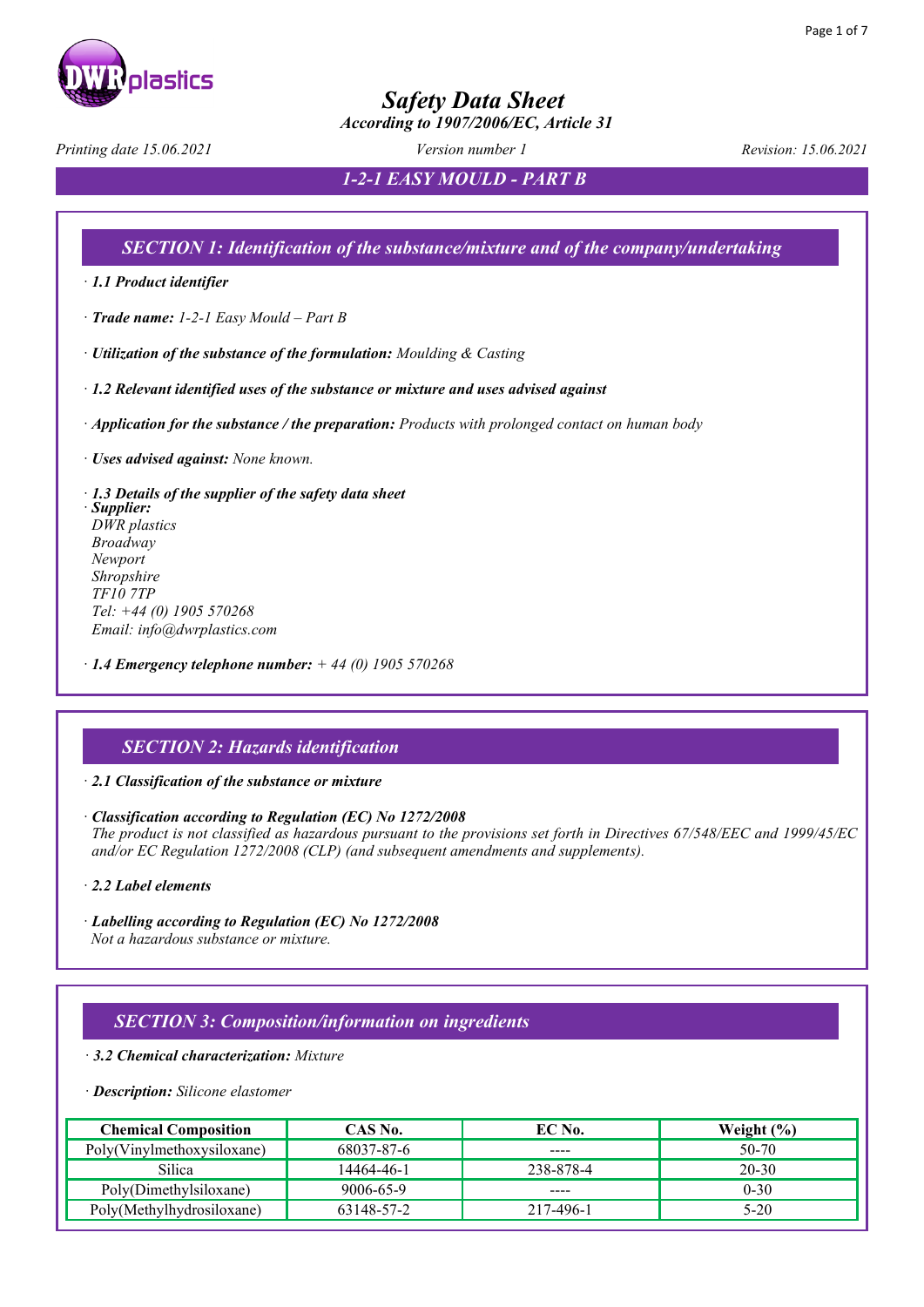

 *According to 1907/2006/EC, Article 31*

*Printing date 15.06.2021 Version number 1 Revision: 15.06.2021*

*1-2-1 EASY MOULD - PART B*

### *SECTION 4: First Aid Measures*

- *4.1 Description of first aid measures*
- · *General Information: Normal use does not require special measures.*
- · *Eye Contact: Flush eyes with plenty of water. If irritation persists, seek medical attention.*
- · *Skin Contact: If irritation occurs remove contaminated clothing and shoes. Immediately wash with water and soap and rinse thoroughly. If irritation persists, seek medical attention.*
- · *If Inhaled: Remove to fresh air. Get medical attention.*
- · *Ingestion: Rinse mouth thoroughly with water. Do not induce vomiting unless instructed by a physician. Never give anything by mouth to an unconscious person.*
- · *4.2 Most important symptoms and effects, both acute and delayed: No further relevant information available.*
- · *4.3 Indication of any immediate medical attention and special treatment needed: No further relevant information available.*

### *SECTION 5: Firefighting measures*

- · *5.1 Extinguishing media*
- · *Suitable extinguishing agents: CO2, powder or water spray. Fight larger fires with water spray or alcohol resistant foam.*
- · *Unsuitable extinguishing agents: None known.*
- · *5.2 Special hazards arising from the substance or mixture*
- · *Specific hazards during firefighting: Exposure to combustion products may be a hazard to health.*
- · *Hazardous combustion products: In case of fire, the following can be released: Carbon oxide and silicone oxides.*
- · *5.3 Advice for firefighters*
- · *Protective equipment: Wear self-contained respiratory protective device. Wear fully protective impervious suit.*

### *SECTION 6: Accidental release measures*

- · *6.1 Personal precautions, protective equipment and emergency procedures: Use personal protective equipment. Follow safe handling advice and personal protective equipment recommendations.*
- · *6.2 Environmental precautions: Discharge into the environment must be avoided. Do not allow to enter sewers/ surface or ground water. Prevent further leakage or spillage if safe to do so.*
- · *6.3 Methods and material for containment and cleaning up: Absorb with liquid-binding material (sand, diatomite, acid binders, universal binders, sawdust). Dispose contaminated material as waste according to item 13.*

(Contd. on page 3)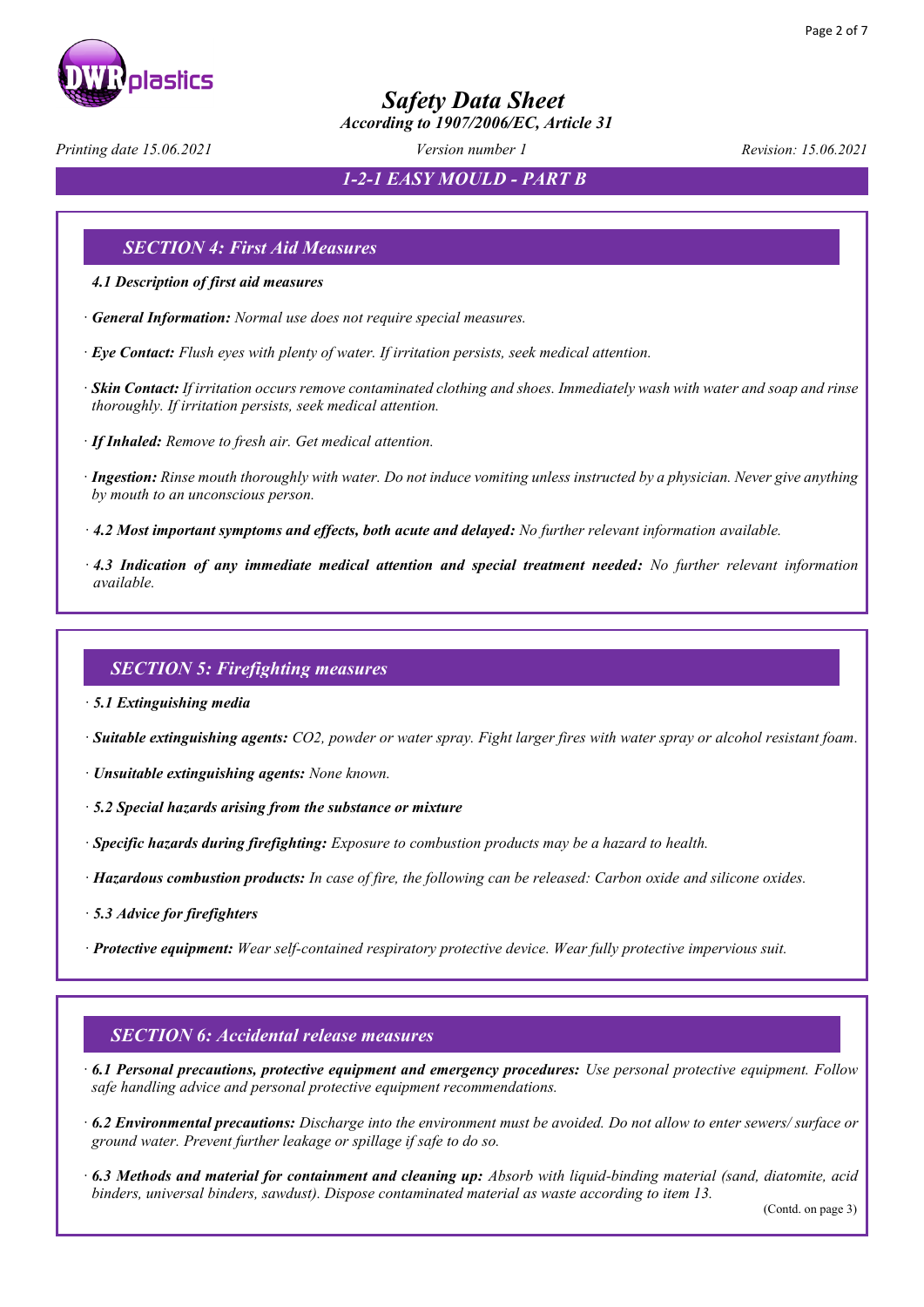

 *According to 1907/2006/EC, Article 31*

*Printing date 15.06.2021 Version number 1 Revision: 15.06.2021*

*1-2-1 EASY MOULD - PART B*

· *6.4 Reference to other sections* 

*See Section 7 for information on safe handling. See Section 8 for information on personal protection equipment. See Section 13 for disposal information.* 

### *SECTION 7: Handling and storage*

· *7.1 Precautions for safe handling*

- · *Technical measures: See Engineering measures under EXPOSURE CONTROLS/PERSONAL PROTECTION section.*
- · *Local/Total ventilation: Use only with adequate ventilation.*
- · *Advice on safe handling: Avoid inhalation of vapour or mist. Do not swallow. Avoid contact with eyes and prolonged or repeated contact with skin. Handle in accordance with good industrial hygiene and safety practice. Take care to prevent spills, waste and minimize release to the environment.*
- · *Hygiene measures: Ensure that eye flushing systems. When using do not eat, drink or smoke. Wash contaminated clothing before re-use.*
- · *7.2 Conditions for safe storage, including any incompatibilities*
- · *Requirements to be met by storerooms and receptacles: Keep container tightly closed and dry and storage in a good ventilated room. Storage temperature: 15 - 25 °C.*
- · *Information about storage in one common storage facility: Do not store together with oxidising and acidic materials.*
- · *Further information about storage conditions: Store in dry conditions. Protect from frost.*
- · *7.3 Specific end use(s): No further relevant information available.*

#### *SECTION 8: Exposure controls/personal protection*

- · *8.1 Control parameters: Contains no substances with occupational exposure limit values.*
- · *Additional information: The lists valid during the making were used as basis.*
- · *8.2 Exposure controls*
- · *Personal protective equipment:*
- · *General protective and hygienic measures: The usual precautionary measures are to be adhered to when handling chemicals.*
- · *Eye protection: Safety glasses.*
- · *Skin & Body protection: Skin should be washed after contact.*
- · *Respiratory protection: Not necessary.*

*(Contd. on page 4)*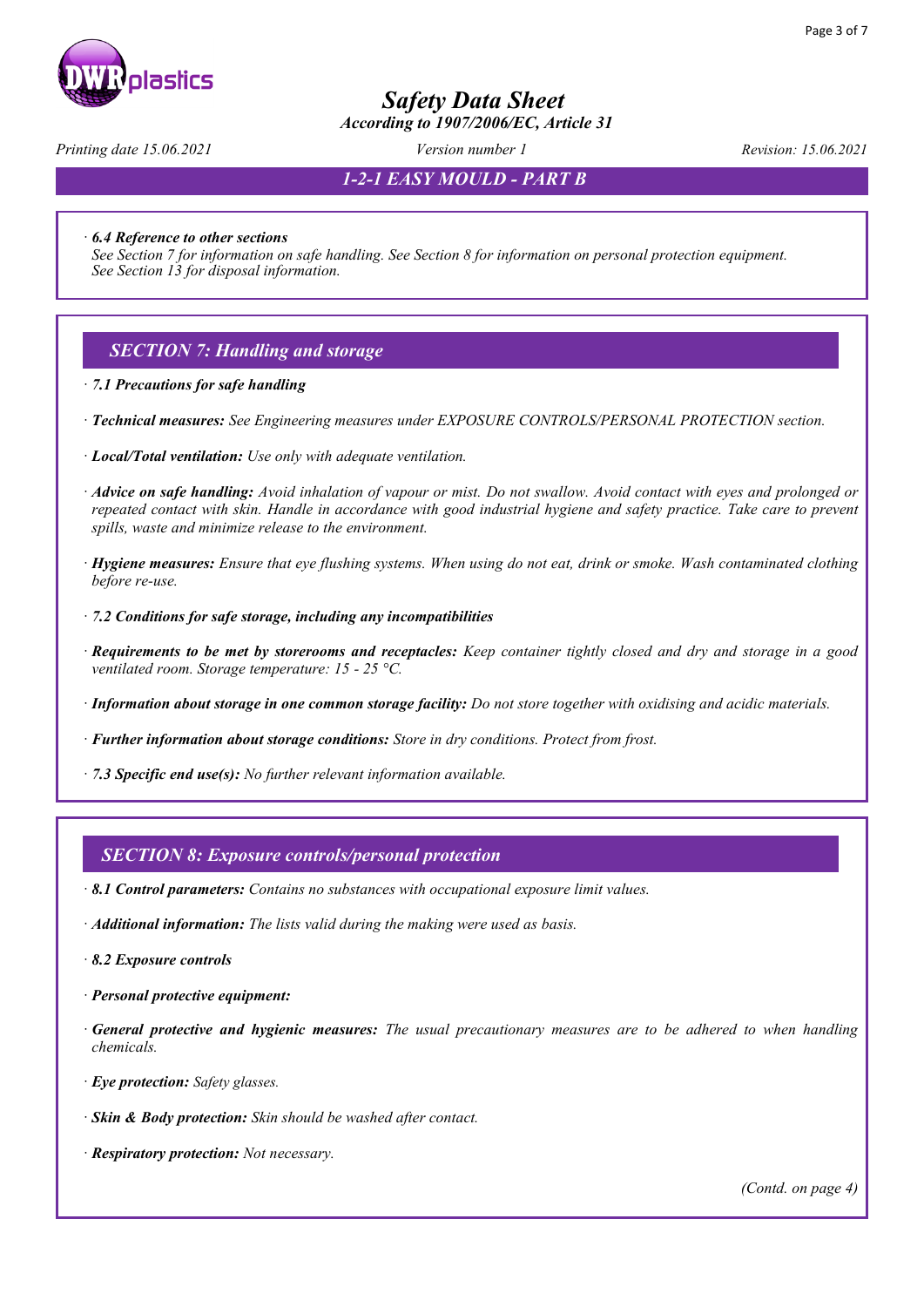

 *According to 1907/2006/EC, Article 31*

*Printing date 15.06.2021 Version number 1 Revision: 15.06.2021*

*1-2-1 EASY MOULD - PART B*

### *SECTION 9: Physical and chemical properties*

· *9.1 Information on basic physical and chemical properties*

| <b>General Information</b>              |                              |
|-----------------------------------------|------------------------------|
| · <i>Appearance</i> :                   |                              |
| Form:                                   | Liquid                       |
| Colour:                                 | Translucent                  |
| $\cdot$ Odour:                          | None                         |
| • Odour threshold:                      | Not determined               |
| $\cdot$ pH-value:                       |                              |
| <b>Melting point/Melting range:</b>     | Not applicable               |
| <b>Boiling point/Boiling range:</b>     | Not determined               |
| · Flash point:                          | $100^{\circ}$ C (Closed cup) |
| · Flammability (solid, gaseous):        | Non-flammable                |
| · Ignition temperature:                 | Not determined               |
| $\cdot$ Decomposition temperature:      | Not determined               |
| Self-igniting:                          | Not determined               |
| · Danger of explosion:                  | Not determined               |
| · Explosion limits:                     |                              |
| Lower:                                  | Not determined               |
| Upper:                                  | Not determined               |
| · Vapour pressure:                      | Not determined               |
| $\cdot$ Density at 20 °C:               | Not determined               |
| Relative density                        | Not determined               |
| Vapour density                          | Not determined               |
| $\cdot$ Evaporation rate                | Not determined               |
| Solubility in / Miscibility with water: | Hardly soluble in water      |
| · Viscosity:                            | Not determined               |
| · Solvent content:                      |                              |
| Organic solvents:                       | None                         |
| $VOC$ (EC)                              | None                         |

 *· 9.2 Other information: No further relevant information available.*

### *SECTION 10: Stability and reactivity*

· *10.1 Reactivity: Not classifies as a reactivity hazard.*

· *10.2 Chemical stability: Stable.*

· *Thermal decomposition / conditions to be avoided: No decomposition if used according to specifications.*

· *10.3 Possibility of hazardous reactions No dangerous reactions known.*

· *10.4 Conditions to avoid: Flames, sparks and other sources of ignition, incompatible materials.*

· *10.5 Incompatible materials: Strong oxidizing agents.*

· *10.6 Hazardous decomposition products: Carbon dioxide and silicone oxide. (Contd. on page 5)*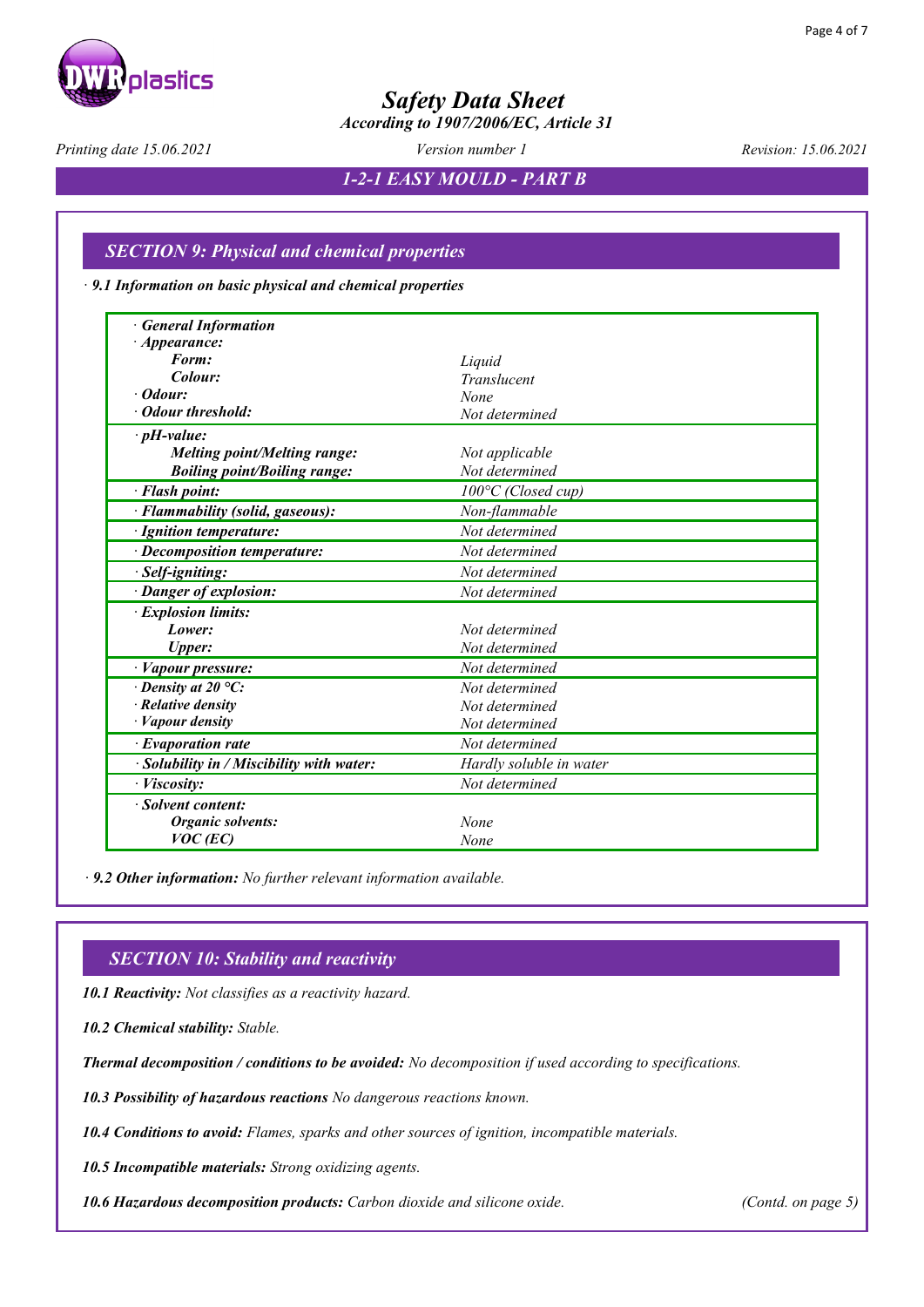

 *According to 1907/2006/EC, Article 31*

*Printing date 15.06.2021 Version number 1 Revision: 15.06.2021*

*1-2-1 EASY MOULD - PART B*

### *SECTION 11: Toxicological information*

· *11.1 Information on toxicological effects*

- · *Information on likely routes of exposure: Inhalation, skin contact, ingestion, eye contact.*
- · *Acute toxicity Based on available data, the classification criteria are not met.*
- · *Skin corrosion/irritation: Based on available data, the classification criteria are not met.*
- · *Serious eye damage/irritation: Based on available data, the classification criteria are not met.*
- · *Respiratory or skin sensitisation: Based on available data, the classification criteria are not met.*
- · *CMR effects (carcinogenicity, mutagenicity and toxicity for reproduction): Based on available data, the classification criteria are not met.*
- · *Germ cell mutagenicity: Based on available data, the classification criteria are not met.*
- · *Carcinogenicity: Based on available data, the classification criteria are not met.*
- · *Reproductive toxicity: Based on available data, the classification criteria are not met.*
- · *STOT-single exposure: Based on available data, the classification criteria are not met.*
- · *STOT-repeated exposure: Based on available data, the classification criteria are not met.*
- · *Aspiration hazard: Based on available data, the classification criteria are not met.*
- · *Potential health effects:*
- · *Inhalation: None.*
- · *Ingestion: None.*
- · *Skin: None.*
- · *Eyes: None.*

### *SECTION 12: Ecological information*

- · *12.1 Toxicity*
- · *12.2 Persistence and degradability: No further relevant information available.*
- · *12.3 Bio accumulative potential: No further relevant information available.*
- · *12.4 Mobility in soil: No further relevant information available.*
- · *12.5 Results of PBT and vPvB assessment*
- · *PBT: Not applicable.*
- · *vPvB: Not applicable.*
- · *12.6 Other adverse effects: No further relevant information available.*

*(Contd. on page 6)*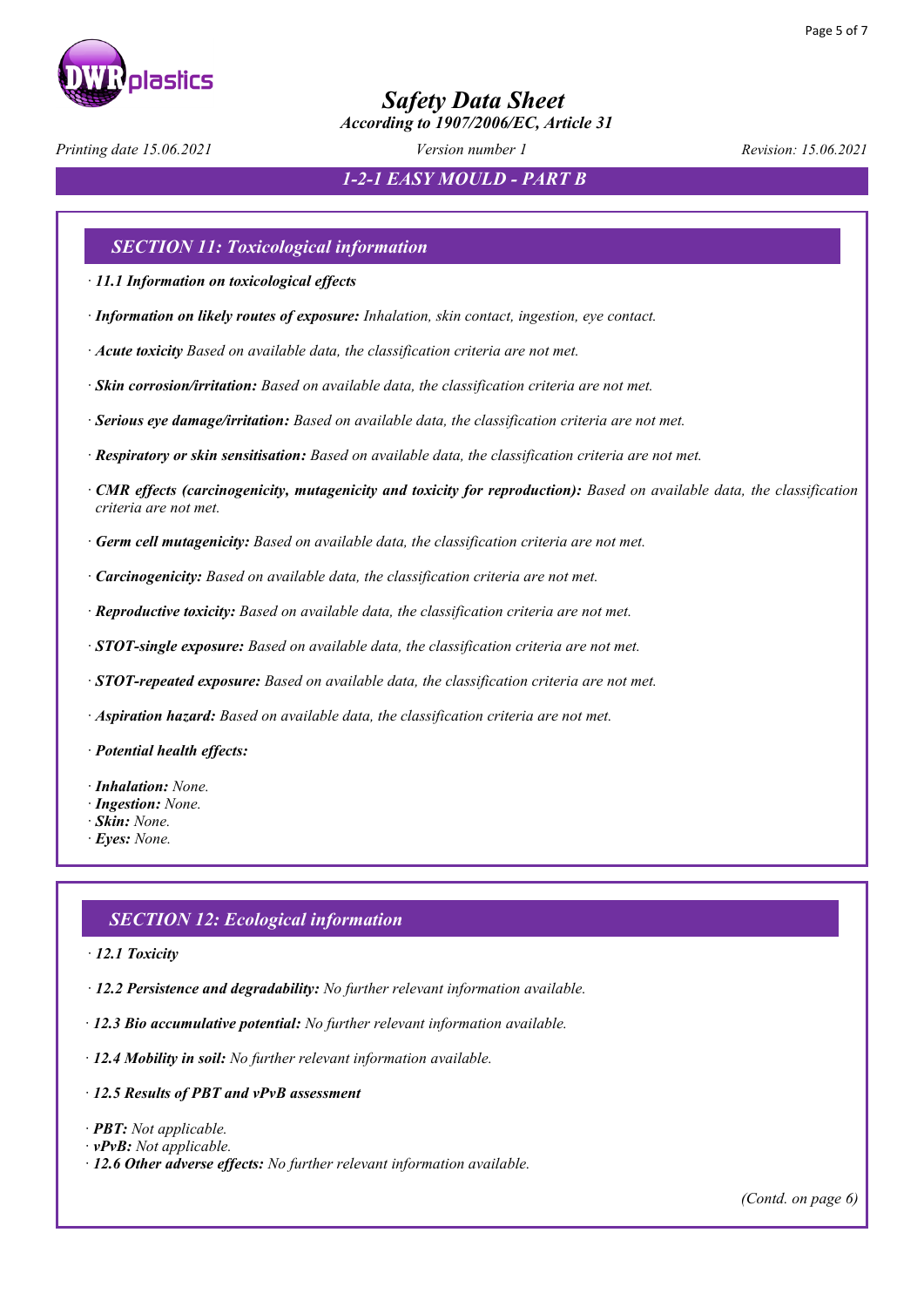

 *According to 1907/2006/EC, Article 31*

*Printing date 15.06.2021 Version number 1 Revision: 15.06.2021*

*1-2-1 EASY MOULD - PART B*

### *SECTION 13: Disposal considerations*

· *13.1 Waste treatment methods* 

· *Recommendation: Dispose of in accordance to local to the regulations pertaining to the disposal of waste.* 

· *Uncleaned packaging: Empty containers should be taken to an approved waste handling site for recycling or disposal.*

| <b>SECTION 14: Transport information</b>                                                  |                 |  |  |  |
|-------------------------------------------------------------------------------------------|-----------------|--|--|--|
| $\cdot$ 14.1 UN-Number<br>ADR, ADN, IMDG, IATA                                            | Void            |  |  |  |
| $\cdot$ 14.2 UN proper shipping name                                                      | Void            |  |  |  |
| ADR, ADN, IMDG, IATA<br>$\cdot$ 14.3 Transport hazard class(es)                           |                 |  |  |  |
| · ADR, ADN, IMDG, IATA<br>$\cdot$ Class                                                   | Void            |  |  |  |
| 14.4 Packing group<br>$-$ ADR, IMDG, IATA                                                 | Void            |  |  |  |
| $\cdot$ 14.5 Environmental hazards:<br>$\cdot$ Marine pollutant:                          | N <sub>o</sub>  |  |  |  |
| $\cdot$ 14.6 Special precautions for user                                                 | Not applicable. |  |  |  |
| $\cdot$ 14.7 Transport in bulk according to Annex II of<br><b>Marpol and the IBC Code</b> | Not applicable. |  |  |  |
| · UN "Model Regulation":                                                                  | Void            |  |  |  |

### *SECTION 15: Regulatory information*

· *15.1 Safety, health and environmental regulations/legislation specific for the substance or mixture* 

· *Labelling according to Regulation (EC) No 1272/2008 The product is classified and labelled according to the CLP regulation.* 

· *Hazard pictograms: Not applicable.* 

· *Signal word: Not applicable.*

· *Hazard statements: Not applicable.*

· *Precautionary statements Not applicable.*

*(Contd. on page 7)*